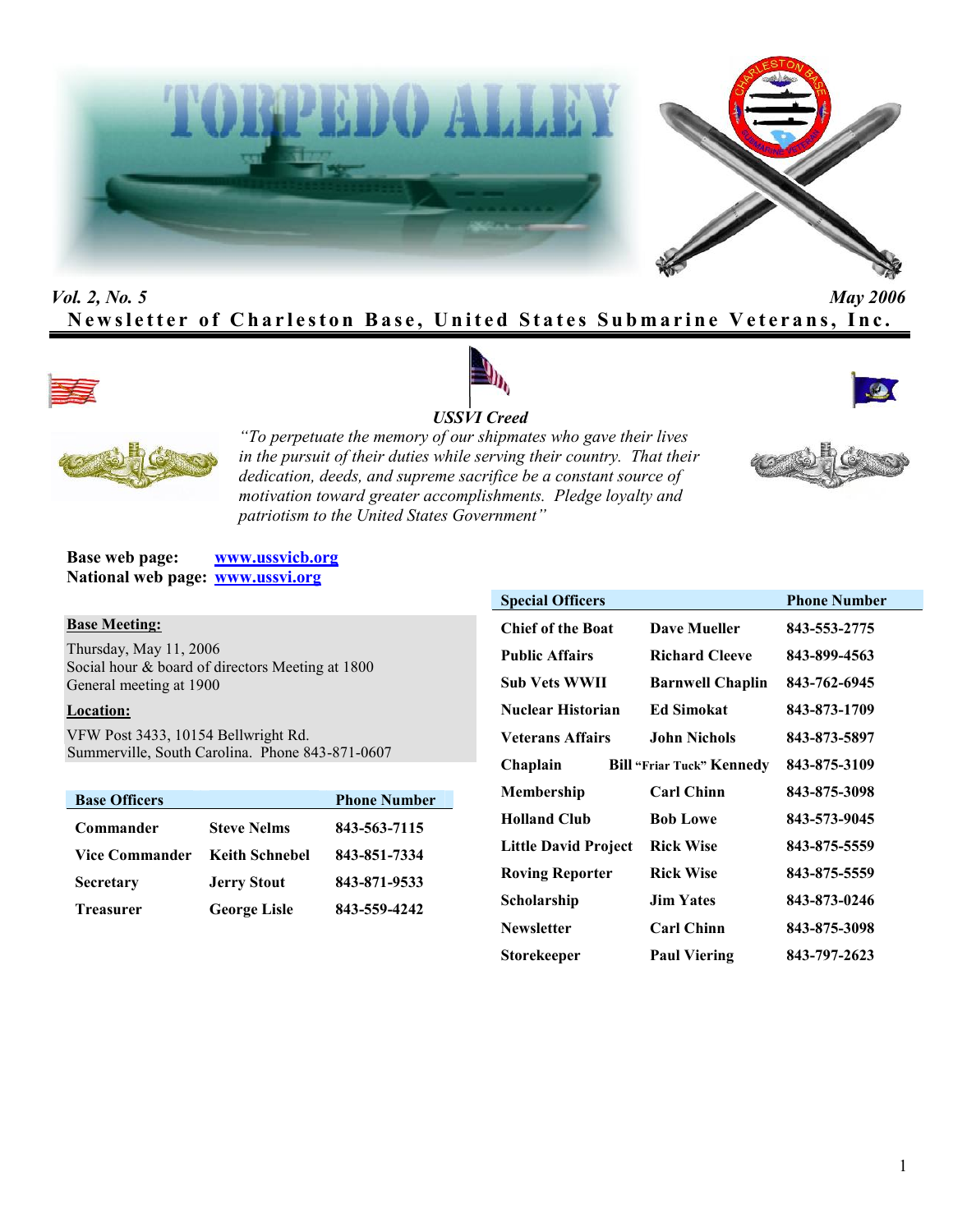# **Minutes of the April 2006 meeting**

**Opening Ceremony**: Base Commander, Steve Nelms calls to order. Quorum was present and the meeting was commenced at 1900.

**Introductions**: Arthur Hance, Bob Holzel, Glenn Gunnis, Dave Clinton, Gary Samples and Dean Hambinger. Welcome aboard.

**Treasurer**: Financial report given by George Lisle.

**Secretary**: March meeting minutes read in detail. A motion was made and seconded; no discussion. Minutes approved.

**Storekeeper**: Paul Viering reported that the store is well stocked.

**Award Ceremony:** John Paul Pardo and Edward V. Young were made Honorary USSVI, Charleston Base members. They are responsible for installing the air conditioning/heating unit in the After Battery at the Barn. The entire Charleston Base Sub Vet organization thanked them in a formal letter read during the ceremony.

**Chaplain**: Chaplain made his report on the binnacle list. George is home recovering from his stay in the hospital. Mike Mulkey is doing better. Curly attended the meeting tonight. Our prayers go out to all of our shipmates and families for a quick recovery. MMCM (SS) Jerry Payne passed away this month. He is not a USSVI member, however a wearer of dolphins.

### **Public Affairs**: No report

**SubVets WWII**: The Amberjack Memorial ceremony went well. 26 personnel attended. Swede Hanson gave a moving speech that even had the Mayor to his feet. Any USSVICB member made participate as an Associate Member. Dues are only \$10.00.

**Veteran's Affairs**: Nick Nichols passed out a handout of information. Outline and details are on the Web Site. Reports are available on-line or through the VA. There is valuable information that all veterans can use, including pay, VA benefits, Military records, Tri-Care for Life. Obtaining your DD-214's is available on line.

**Base Commander**: Amberjack ceremony was held March 25, 2006 at White Point Gardens.

Float: Material will be purchased to house the float. Poles were donated; roof donated and only lumber will be purchased by Buddha. A working party is scheduled for Tuesday, April 25, 2006.

Convention Program: The COB is going to need helpers to: bartend, helpers to set up the memorial on Saturday, work the check in desk, restock the hospitality room, and various other little jobs that come up. So far the COB has **Membership**: Carl Chinn reported he had a great time on the cruise. He reported that there are 213 paid members. Nine (9) members did not pay for 2006 and have been removed. Six (6) are retained as National Life Members at large.

**Nuclear Historian**: Ed Simokat II was present and entertained the members with his humor.

**Scholarhip**: Applications have been received and will be consolidated for an upcoming committee meeting.

**Chief of the Boat**: COB was not present. Base Commander spoke on the following:

Pole Barn working party will be held 4/25/2006 at 0830. This working party will be to put up the trusses for the float and also for the shed. The lumber is on site and the sooner we get it built the more stuff we can stow in it thus giving us more room in the "After Battery". Lunch will be provided and the menu is: Neck homemade vegetable beef soup, horsecock and salami sandwiches with condiments. We will "splice the main brace" after the work is done therefore each worker will be provided with free 2 adult beverages of his choice or sodas.

Stag Social will be held 4/18/2006 at 1800. Dinner will be hot dogs, chili, and chips. The revenue from Stag Social is paying down the debt incurred due to the modernization of the barn. Again, only Stag Social Night monies are being used to improve the condition of the After Battery. Other members are always encouraged to volunteer to bring food for the Social.

**Fleet Reserve News**: Home Committee Chairman, Dave Rein, reported that Branch 269's new building is coming together nicely. It is expected to open June 31, 2006. He also encouraged all USSVI members to attend the monthly meeting that is held on the 3rd Thursday of every month (4/20/2006) at 2000. He understands the time is late for a meeting, however it is set.

### **Old Business**: No old Business.

**New Business**: Jim Yates proposed a payment of \$50.00 to students whose actions directly affect patriotism. As a school teacher, he observes less and less young people paying honor and respect to the flag. This idea came to him while he was observing the flag raising ceremony at his school. The motion was made, seconded and passed.

Pizza Inn is looking for organizations to sponsor a fundraiser. The organization will need to serve during the evening and invite members of the group, along with the general public. 10 % of the profit will be offered to the organization.

Keith Schnebel will be stepping down from his duties as Vice Commander of USSVI Charleston Base after serving over 5 years.

Nominations will be taken at the May meeting for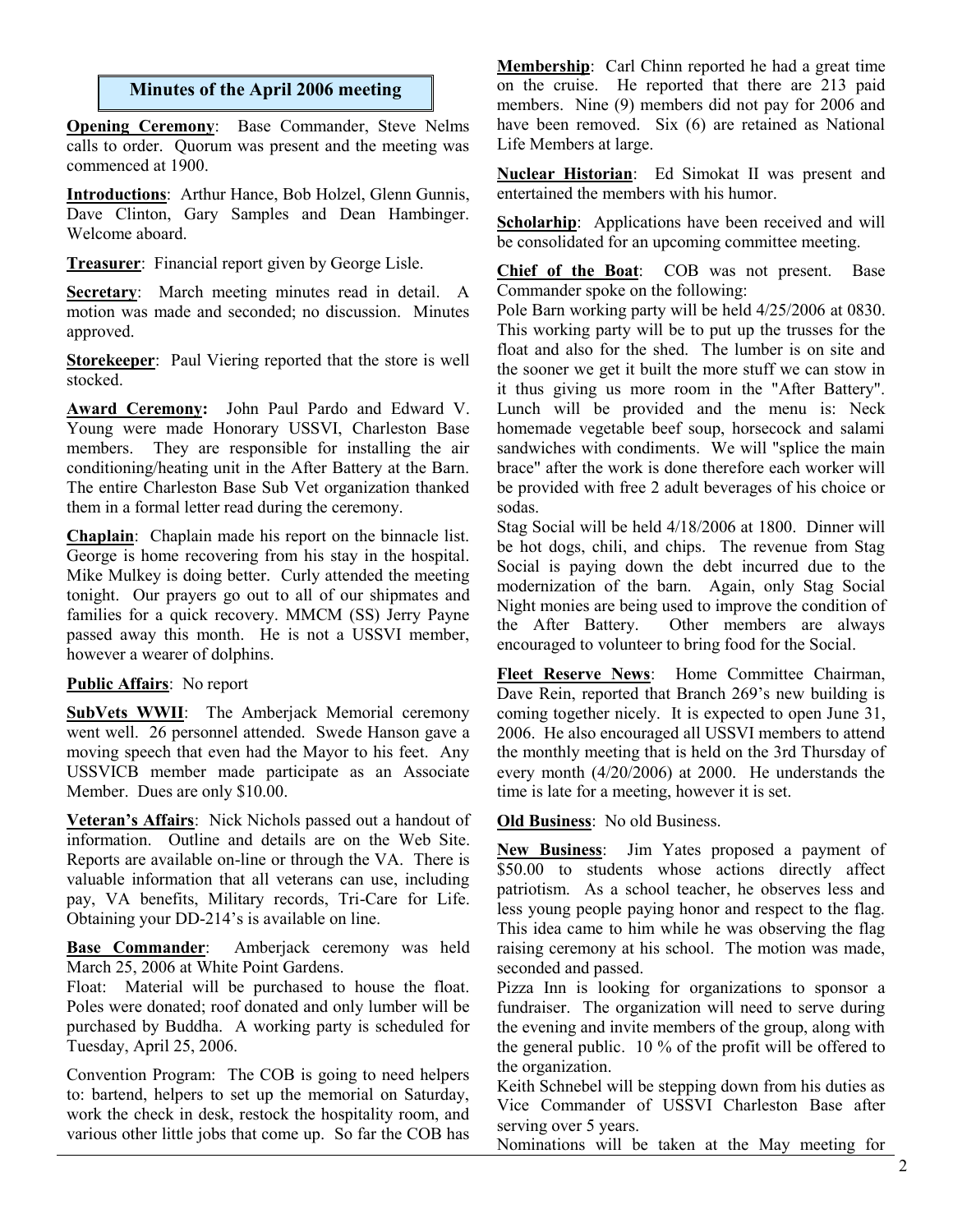heard from Bill Buxton and Ed Stank. Please let the COB know if you can help and he will get back to you and tell you when and where I need you. He will be making a list so please don't hesitate. We are 2 weeks away. See or call the COB if you can help. 201 members have signed up for the three day event. Members are traveling in from LA, FL, IA, NC and SC. All Charleston Base Members need to help out in any way they can.

Tables and Chairs were purchased by the memorial fund established by the spouse of Jerry Madison.

#### **Steering Committee**: No report.

**Holland Club:** Report given by Bobby Lowe. All eligible Holland Club inductees will be honored at the banquet of the Combined Conference on May 6. Admiral Baciocco will make the presentations.

elections. All positions are open, including Base<br>Commander (Incumbent Steve Nelms), Vice-Commander (Incumbent Steve Nelms), Vice-Commander (Vacant), Base Treasurer (Incumbent George Lisle) and Secretary (Incumbent Jerry Stout). These officers have served from 2-12 years. Any member in good standing may run and hold these offices.

Brake shoes for the float were secured by Ed Bowles.

Lone Sailor procedures. Now, any member of the Naval Service may complete a log. See lonesailor.org for details.

**Good Of The Order**: Depth Charge Drawing was held. Winner announced as Jerry Farr.

The Base Commander adjourned meeting at 2000.

**\*\* End of the minutes for April 2006 \*\***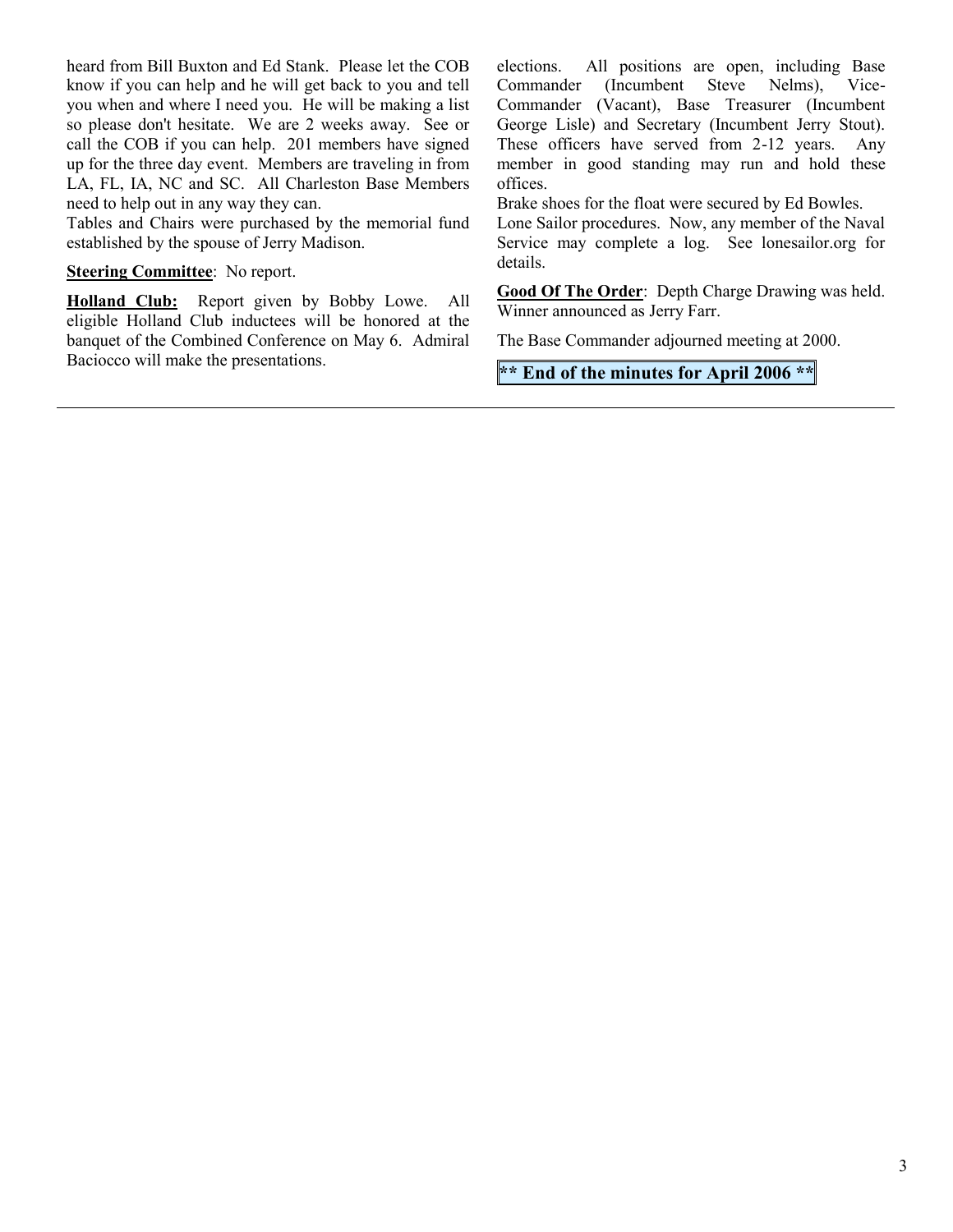# **From the COB**



No input this month.

# **From the Base Commander**



Memorial Day ceremony is May 29 at 1030. It will be held at Parks Cemetery on Highway 17A in Summerville. We would like to have as much participation as possible.

# **\*\*May Happenings!\*\***

May 3 thru 7, Combined Conference of USSVI Southern Region Districts 4&6 and Southern Region Sub Vets WWII.

Radisson Hotel Charleston Airport 5991 Rivers Ave.

Memorial Day Service: May 29 at 1030. Parks Cemetery, Highway 17A (Boone Hill Pkwy), Summerville.



| -------------- |          |               | $\sim$ $\sim$ $\sim$ $\sim$ $\sim$ |
|----------------|----------|---------------|------------------------------------|
| Fuhr           | Fuqua    | Gallagher     | Heber                              |
| Houck          | Houston  | Lufkin        | Mullins                            |
| <b>Nichols</b> | O'Meally | Papineau      | Paris                              |
| Presley        | Radd     | <b>Sparks</b> | Sutton                             |
| Upchurch       |          |               |                                    |

# **VETERAN SURVIVORS MAY BE MISSING OUT**

Nearly 2 million poor veterans or their widows are likely missing out on pensions from the US Government. Veterans can make up to \$10,579 and qualify for the VA pension, while veterans' widows can make up to \$7,904 a year. Those who are homebound or in need of extra

# **Base Chaplin Bill "Friar Tuck" Kennedy**



Our Chief of the Boat, Dave "No Neck" Mueller underwent surgery for carpel tunnel syndrome. As of this time all is well and he is recovering.

If you are going to get sick please let me know!

# **Membership and Dues Information:**

If you have any changes to your membership info (address, phone, e-mail, etc.) please let Carl Chinn know at **chasbasemembernews@sc.rr.com** or **carlc@sc.rr.com** or call 875-3098.



**Sub Vets World War II:**

No input this month



### **Public Affairs Announcement Richard Cleeve**

We will now be showing old base pictures on the big screen TV at the meetings.

### **May Submarines Lost:**

USS Runner (SS 275) May 28, 1943 USS Lagarto (SS 371) May 3, 1945 USS Squalus (SS 192) - May 23, 1939 USS Stickleback (SS 415) - May 29, 1958 USS Scorpion (SSN 589) - May 27, 1968

# **The Final Patrol**

*Lord, this departed shipmate with dolphins on his chest is part of an outfit known as the best. Make him welcome and take him by the hand. You'll find without a doubt he was the best in all the land. So, heavenly Father add his name to the roll of our departed shipmates still on patrol. Let them know that we who survive will always keep their memories alive.*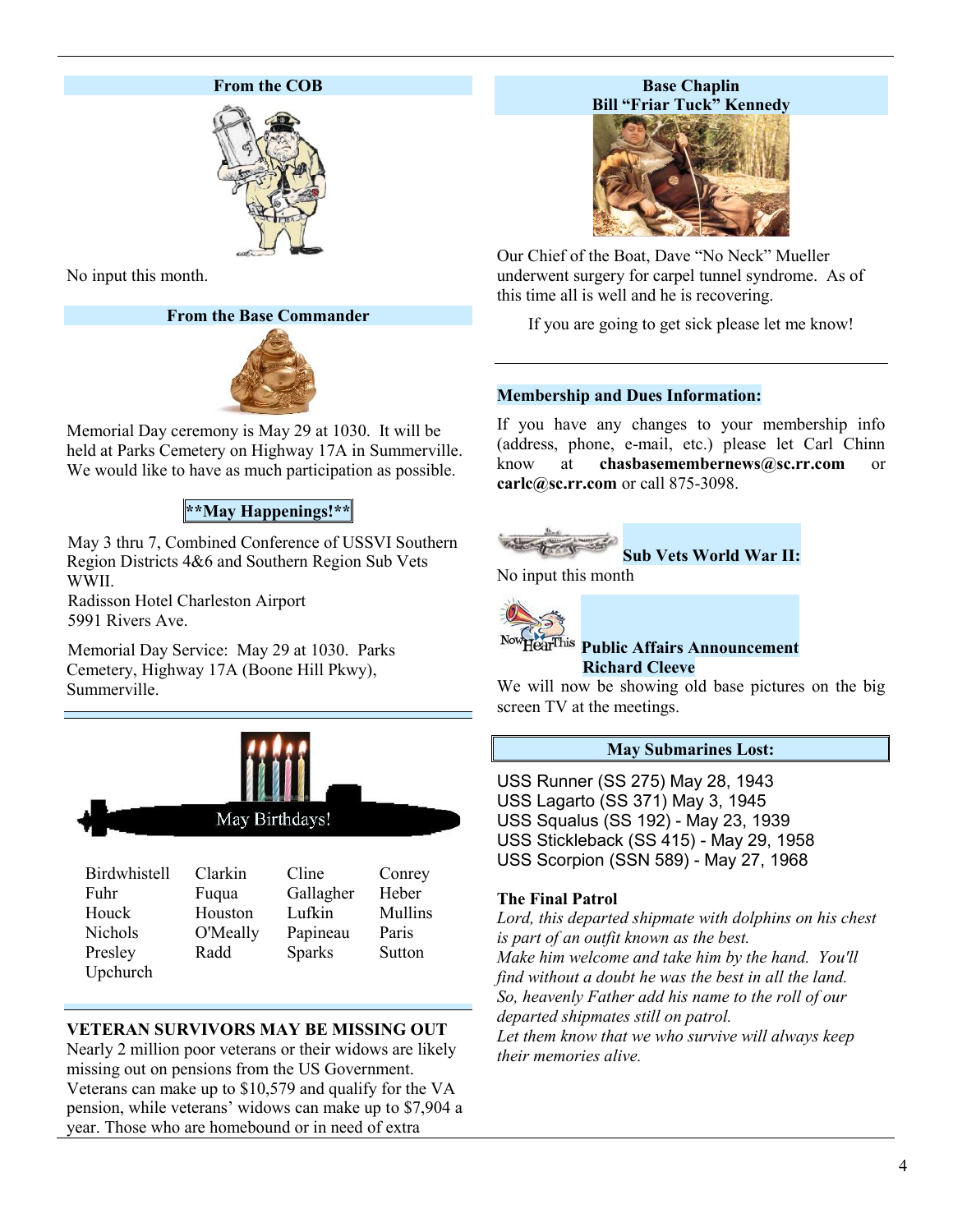#### assistance can receive more.

Basically, a poor veteran who's 65 or older and served during a war, in combat or not, is eligible for the program. Veterans can get more information at www.vba.va.gov/bin/21Milsvc/Docs/Pensoneg.doc or widows' information is available at www.vba.va.gov/bin/21Milsvc/Docs/Dpeneg.doc

Or call toll free 800.827.1000.

This information may not help you personally, but you may know someone it could benefit. It is estimated that only one in seven people who could qualify actually receive this benefit. Many are simply not aware of it.

### **Its official, DD-214's are NOW Online.**

The National Personnel Records Center (NPRC) has provided the following website for veterans to gain access to their DD-214s online: http://vetrecs.archives.gov/ This may be particularly helpful when a veteran needs a copy of his DD-214 for employment purposes. NPRC is working to make it easier for veterans with computers and Internet access to obtain copies of documents from their military files. Military veterans and the next of kin of deceased former military members may now use a new online military personnel records system to request documents. Other individuals with a need for documents must still complete the Standard Form 180, which can be downloaded from the online web site. Because the requester will be asked to supply all information essential for NPRC to process the request, delays that normally occur when NPRC has to ask veterans for additional information will be minimized. The new web-based application was designed to provide better service on these requests by eliminating the records center s mailroom processing time.

### **Panel poised to boost raise, nix health care fee hikes**

By Rick Maze, Times staff writer

Rejection is at hand for two key proposals in the White House's fiscal 2007 defense budget plan, as a House subcommittee plans to provide a larger military raise while refusing to increase health care fees for working-age military retirees.

Rep. John McHugh, R-N.Y., confirmed Tuesday that the military personnel subcommittee he chairs will not approve a Bush administration proposal to increase Tricare fees for military retirees under age 65 and their families who are enrolled in Tricare Standard and Tricare Prime, the military's health insurance programs.

"Though DoD's proposal was meant to be a cost-saving measure, it is the wrong way to go about it," McHugh said in a statement released by his office.

It is unusual for a House Armed Services Committee member to talk in advance about what will be included in



# **News update from the Admiral James B. Osborn Scholarship Committee:**

The Committee met April 19 and reviewed the three scholarship applications that we received. Each candidate was very highly qualified and each wrote an excellent essay. It was extremely hard for the committee (Julian Villegas, Tom Lufkin, Carl Chinn and Jim Yates) to come to a consensus.

Therefore, we took the cowards way out and rewarded the scholarship to all three applicants. The awardees are as follows:

Sarah Collins

Daughter of Ricky Collins

Summerville High School

GPA of 3.964

Attending Charleston Southern University

Majoring in Education

Stephanie Esch

Daughter of Timothy Esch

Summerville High School

GPA of 4.526

Attending Campbell University

Majoring in Pre- Pharmacy

Kelli Luebben

Daughter of Donald Luebben

GPA of 5.015

Attending George Washington University

Majoring in International Relations

I absolutely know that Oz would be proud that his name is associated with these outstanding young people and we too can be justifiably proud to award these scholarships.

The committee also decided that we do not want to keep an excess of money in the Scholarship Fund so we decided to award as many scholarships per year to qualified applicants as we could and still maintain a \$1,000 balance in the fund.

A contingency of members will go to the students'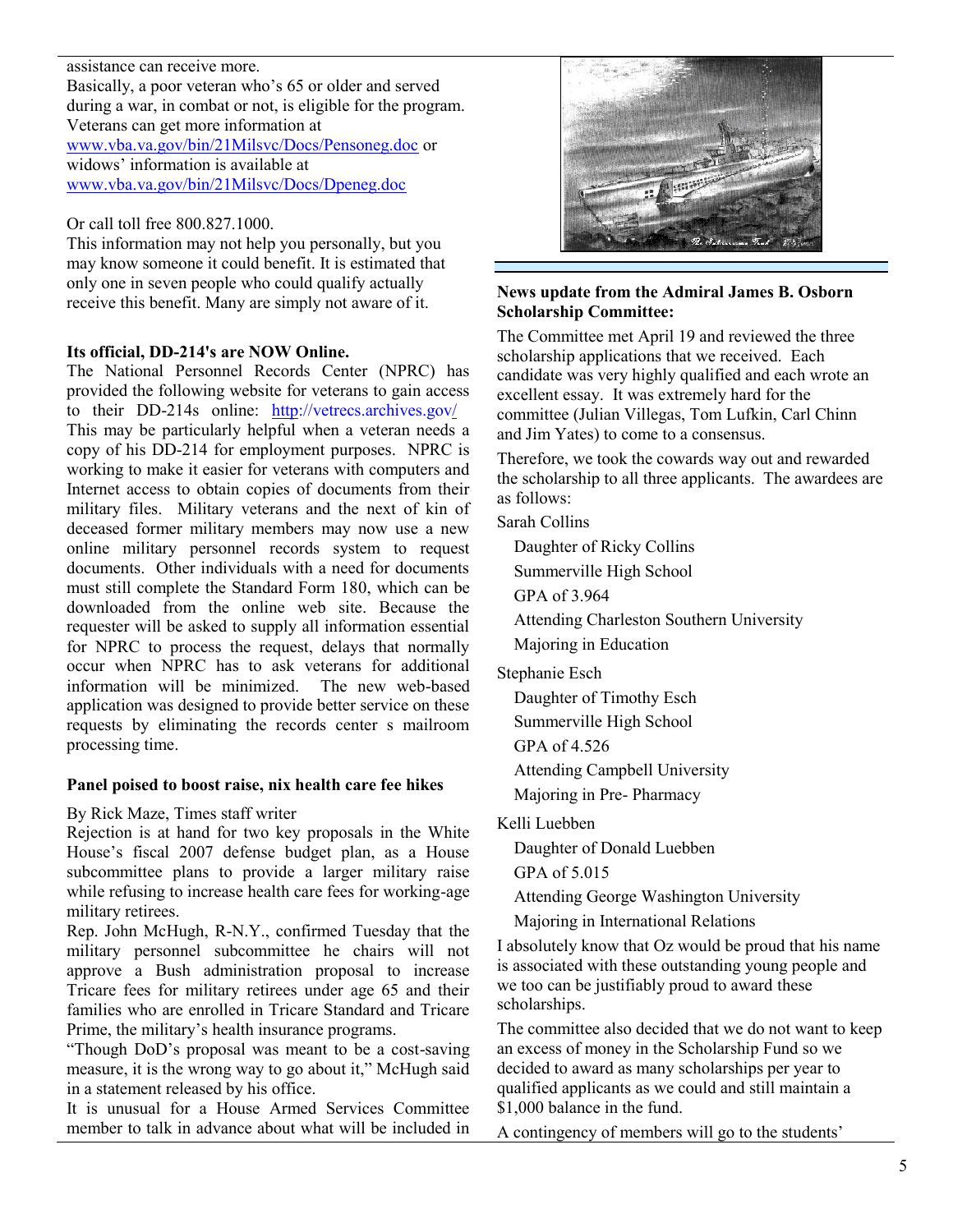the defense bill. But the personnel subcommittee's strong opposition was well known, so McHugh is not saying anything unexpected.

The proposed fee increases, he said, sent a "message to the many men and women who have served our nation through their military service that we're going back on a promise that was made them."

"We simply are not going to burden retirees with increased costs at this time," he said.

Instead, the subcommittee's version of the 2007 defense authorization bill prepared for approval Wednesday afternoon will demand two studies of military health care costs.

The studies — one by the Government Accountability Office, the bipartisan investigative arm of Congress, and the other by the Defense Department, are to fully account for health care funding and look at alternatives to fee increases.

McHugh did not mention, but several House sources confirmed, that the personnel subcommittee also will provide a 2.7 percent military pay raise Jan. 1, larger than the2.2 percent increase proposed by the administration.

House Democrats have talked about increasing the 2.2 percent raise since it was first proposed by President Bush. By including a larger raise in the draft bill, House Republicans avoid being stuck in a position of supporting the administration's smaller raise. Increasing the Bush proposal by a relatively modest amount, at a cost of about \$250 million, also could make it more difficult for House Democrats to win support for an even bigger raise, aides said.

The 2.2 percent hike would be enough to keep pace with the average pay increase in the private sector last year. While this raise would be the amount specified in federal law for computing military and federal civilian pay increases, it would be the smallest increase since 1994, would do nothing to decrease the estimated 4.4 percent gap that still remains between military and private-sector wages and would not keep pace with inflation.

With the cost of living increasing at an annual rate of about 3.6 percent, a 2.7 percent raise would still represent a decrease in purchasing power, but it would reduce the military-civilian pay gap by 0.5 percentage point, to about 3.9 percent.

The defense budget submitted to Congress in February sets aside \$263 million for additional pay raises for warrant officers, senior enlisted members and people with more than 30 years of service, but it was unclear Tuesday if the armed services subcommittee would include the targeted raises in the 2007 defense bill.

David S.C. Chu, under secretary of defense for personnel and readiness, said earlier this year that the Pentagon would like the targeted pay raises to take effect April 1, 2007.

Aides said that as of Monday, the targeted raise proposal

schools and award the scholarships. Dates to be announced via e-mail.

# **Seven charged with attacking shipmates**

By Gidget Fuentes, Times staff writer

SAN DIEGO — The Navy charged seven sailors with the fast-attack submarine Columbus, including a senior chief, with various offenses, including assault, dereliction of duty and hazing, in the alleged attacks on two sailors with their Bremerton, Wash.-based boat, officials said.

The sailors are expected to face the charges at a special court-martial, Lt. Linda Rojas, a Submarine Group Nine spokeswoman, said Monday. No dates had yet been set.

The seven sailors are assigned to Naval Submarine Support Center at Kitsap Naval Base in Bangor, and are attached to Columbus. The submarine, which returned from deployment in April 2004, is homeported in Pearl Harbor, Hawaii, but has been in the Puget Sound Naval Shipyard since that fall.

The charges, issued last Friday, stem from an investigation of an allegation that one sailor, a secondclass electronics technician, was picked on by four shipmates and was hit several times and had alcohol poured on him before he was threatened with being set on fire. Another sailor, a first-class electronics technician (submarines), allegedly had a loaded handgun pointed at him.

The accused are:

• Senior Chief Electronics Technician Sean E. Howe, 33, charged with two counts of failing to obey a Navy regulation and one count each of dereliction of duty and maltreatment by allowing the second-class petty officer to be hazed.

• ET1 (Submarines) Eleazar Garza Jr., 24, charged with two counts of conspiracy, four counts of assault on the second-class petty officer, two counts of hazing and one count each of dereliction of duty and maltreatment.

• ET1 (Submarines) Alvin D. Franklin, 25, charged with two counts of conspiracy, two counts of hazing the second-class petty officer, three counts of assault and one count of threatening the victim.

• Machinist's Mate (Submarines) 1st Class Charles D. Isham, 27, charged with four counts of assault and one count each of dereliction of duty and making a threat against the victim.

• ET2 Jacob A. Kidder, 23, charged with two counts each of conspiracy and hazing and four counts of assault.

• ET2 Brian D. Bruce, 24, charged with two counts each of conspiracy, hazing and assault.

• MM3 Joseph W. Tibbs, 21, charged with dereliction of duty, assault, lying to investigators and impeding an investigation.

The maximum punishment in a special court-martial is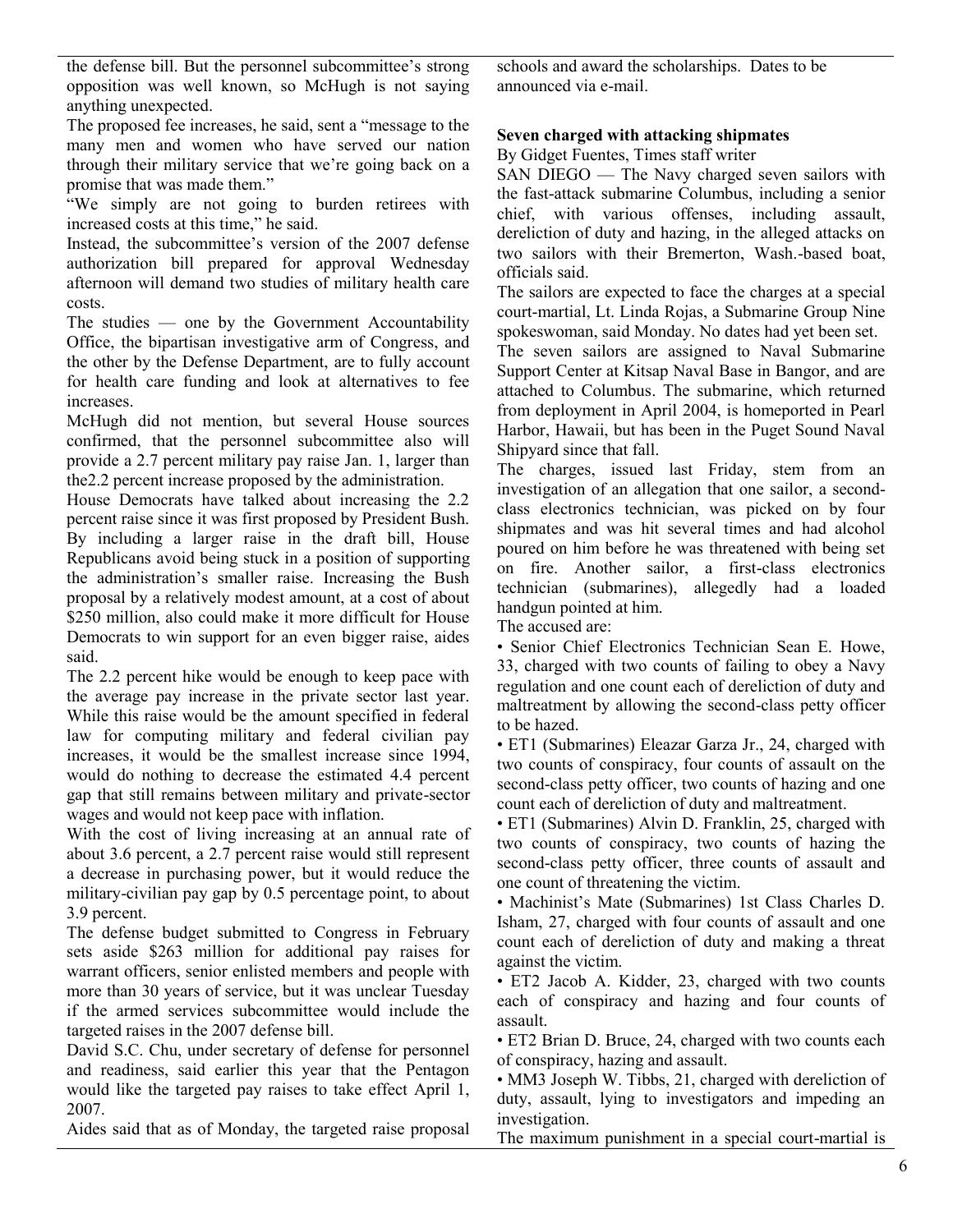had not been formally submitted to Congress, but a copy of the plan had been provided to the armed services committee for review.

Whether targeted raises are included in the bill could depend on the cost assigned to the proposal by the Congressional Budget Office, which is analyzing that question, aides said.

NNS060412-14. Multimission-Capable Sub Readies for Full Operation

By Journalist 1st Class Donald P. Rule, Fleet Public Affairs Center Atlantic

NAVAL SUBMARINE BASE KINGS BAY, Ga. (NNS) - - The guided-missile submarine USS Florida (SSGN 728) arrived at its new home of Naval Submarine Base Kings Bay, Ga., April 11, completing the sub's three-year refueling and conversion at Norfolk Naval Shipyard in Portsmouth, Va.

Florida is the second Ohio-class ballistic missile submarine the Navy has reconfigured, replacing its 24 Trident missiles with nearly 154 Tomahawk cruise missiles, switching the boat from a nuclear deterrent to a source of more conventional firepower in the global war on terrorism.

"We've taken the Trident submarine, which is a well proven design, and we've done great things with it," said Florida's Commanding Officer, Cmdr. Gregory Ott. "It's a very flexible platform. We haven't really built it just for today's threat. We've built it so that it can be modified for whatever's over the horizon that we can't imagine."

The first in the class, the guided-missile submarine USS Ohio (SSGN 726) returned to the fleet in February, and two additional subs, USS Michigan (SSGN 727) and USS Georgia (SSGN 729), are currently undergoing conversion.

The Navy's existing fleet of attack submarines had already been outfitted with Tomahawk cruise missiles, a staple of naval operations in the past used during the early stages of Operation Iraqi Freedom. Although effective, the attack subs could only carry a small number of missiles, which meant several vessels were needed to conduct major cruise missile strikes.

"When we had submarines in the Gulf," said Florida's Chief of the Boat, Command Master Chief (SS) Harold Miller, "it's a huge waterspace management issue to have multiple submarines in this area. If we had two of the [SSGNs] there, we could have launched more missiles and still not had the waterspace issue that we had."

Changing to conventional weapons isn't all Florida did while she went through the conversion. Several areas of space aboard were reconfigured for increased littoral

one year confinement, forfeiture of two-thirds pay for one year, reduction to E-1 and a bad-conduct discharge.